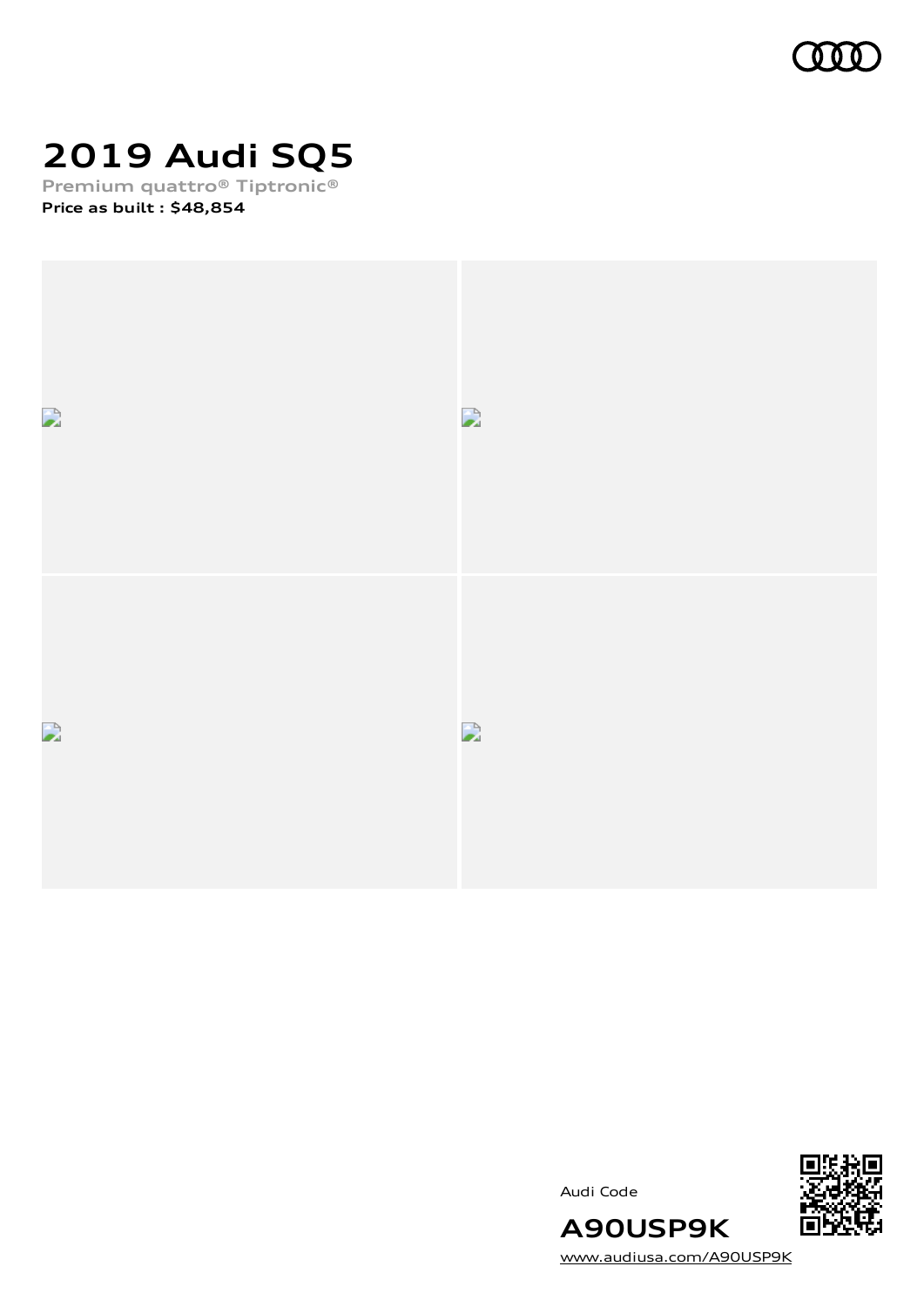## **Summary**

**Audi 2019 Audi SQ5** Premium quattro® Tiptronic®

**Price as buil[t](#page-10-0)** \$48,854

### **Exterior colour**

Daytona Gray pearl

### $\overline{\phantom{a}}$

#### **Further Information**

|                 | N٥           |
|-----------------|--------------|
| Mileage         | 27,096 miles |
| Type of vehicle | Used car     |

**Warranty**

#### **Interior colour**

| Seats     | Black with Rock Gray stitching |
|-----------|--------------------------------|
| Dashboard | Black                          |
| Carpet    | Black                          |
| Headliner | Black                          |

#### **Audi Code** A90USP9K

**Your configuration on www.audiusa.com** [www.audiusa.com/A90USP9K](https://www.audiusa.com/A90USP9K)

**Commission number** 1b8150600a0e09af5ebc

### **Technical Specifications**

| Engine type                  | 3.0-liter six-cylinder                        |
|------------------------------|-----------------------------------------------|
| stroke                       | Displacement/Bore and 2,995/84.5 x 89.0 cc/mm |
| Torque                       | 369 lb-ft@rpm                                 |
| Top track speed              | 155 mph mph $1$                               |
| Acceleration (0 - 60<br>mph) | 5.1 seconds seconds                           |
| Recommended fuel             | Premium                                       |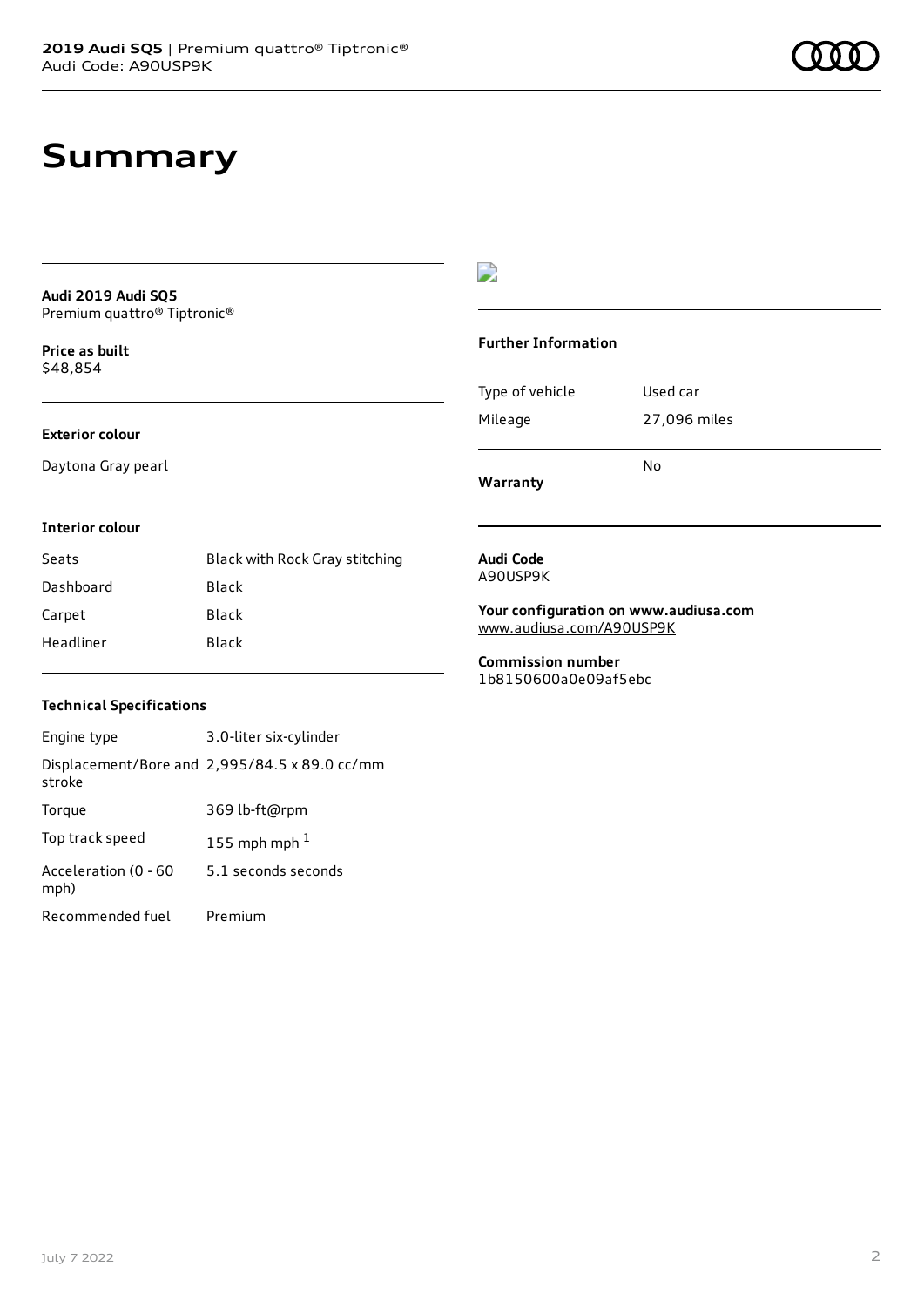# **Equipment**

Daytona Gray pearl

Audi advanced key-keyless start, stop and entry

Power-adjustable, auto-dimming, power-folding, heated exterior side mirrors with memory

20" 255/45 all-season tires

Convenience package

Audi pre sense® rear

Audi side assist

SiriusXM® Satellite Radio









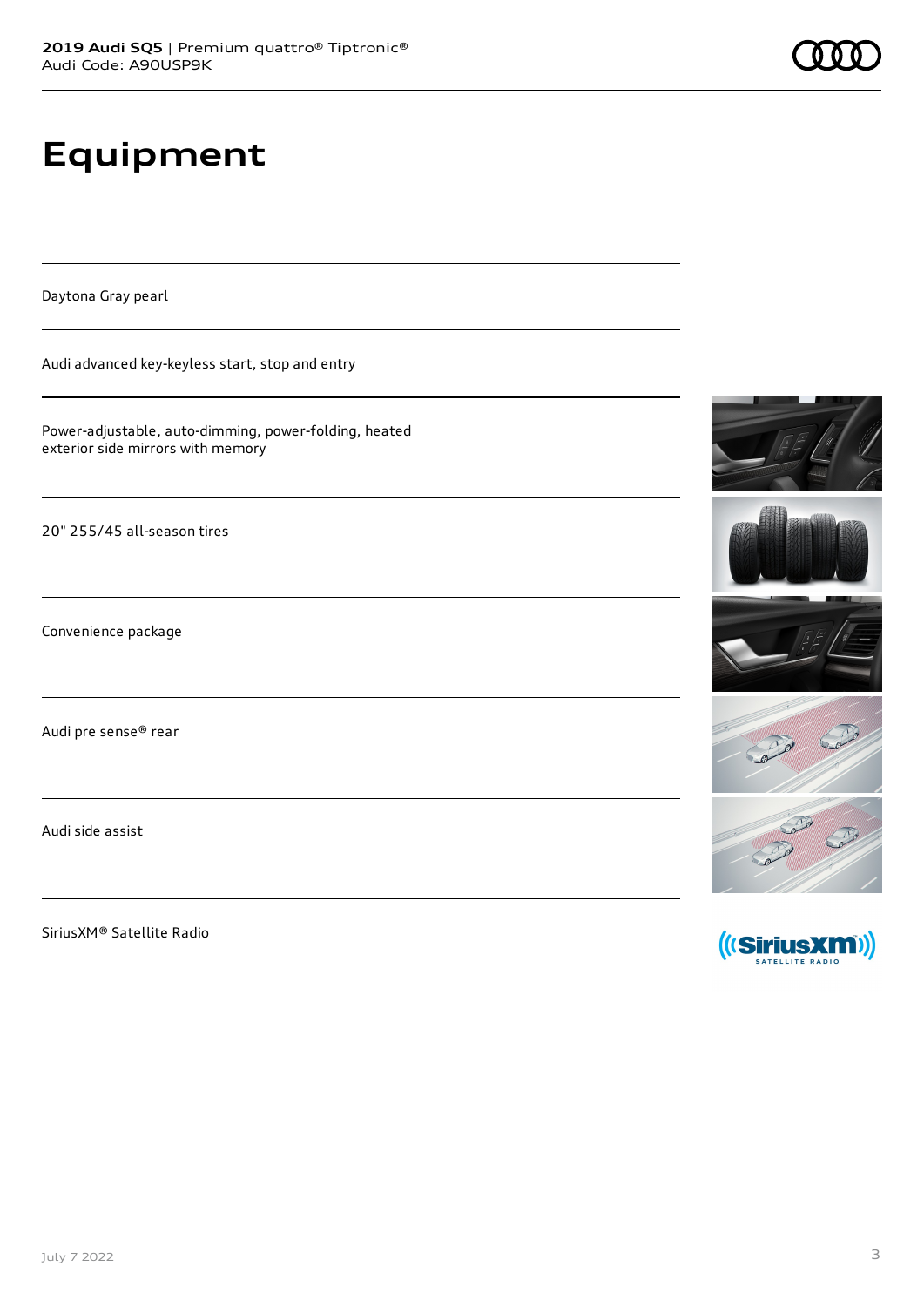| 4UB | Driver and front passenger airbags                               |
|-----|------------------------------------------------------------------|
| UH1 | Electromechanical parking brake                                  |
| 8T2 | Cruise control with coast, resume and<br>accelerate features     |
| VC2 | Garage door opener (HomeLink®)                                   |
| 4H5 | Electronic child locks                                           |
| OZ7 | Electromechanical power steering                                 |
| 7K6 | Tire-pressure monitoring system                                  |
| 4X3 | Front thorax side airbags and Sideguard®<br>head curtain airbags |
| 3B7 | Lower Anchors and Tethers for Children<br>(LATCH) in rear seats  |
|     |                                                                  |

#### **Exterior**

| 1D8 | Provision for towing bracket             |
|-----|------------------------------------------|
| 1S1 | Car jack                                 |
| 1BL | Adaptive damping suspension system       |
| 3S1 | Aluminum roof rails                      |
| 513 | Tailgate roof spoiler                    |
| 81T | Full LED headlights                      |
| 8Q3 | Automatic headlights                     |
| 8SP | LED taillights with dynamic turn signals |
| VW1 | Rear privacy glass                       |
| 4ZB | Aluminum trim around exterior windows    |
| U07 | 20" 5-double-spoke-star design wheels    |
|     |                                          |

| Interior |                                                                                     |
|----------|-------------------------------------------------------------------------------------|
| QE1      | Storage package                                                                     |
| 4M3      | Four beverage holders                                                               |
| VT5      | Aluminum door sill inlays with S badging                                            |
| VF1      | Stainless steel pedal caps                                                          |
| 6N0      | <b>Black cloth headliner</b>                                                        |
| 9AQ      | Three-zone automatic climate control                                                |
| 4L7      | Auto-dimming interior rear view mirror with<br>digital compass                      |
| 001      | LED interior lighting package                                                       |
| 2PF      | Flat-bottom three-spoke multifunction sport<br>steering wheel                       |
| 7F9      | Leather-wrapped gear selector                                                       |
| 4E7      | Power tailgate                                                                      |
| 5XF      | Driver and front-passenger extendable sun<br>visors with illuminated vanity mirrors |
| 3NS      | Sliding, split folding 40/20/40 rear<br>seatbacks with adjustable recline           |
| 7HA      | Standard leather package                                                            |
| N7N      | Leather/Alcantara® seating surfaces with<br>contrast stitching                      |
| 4A3      | <b>Heated front seats</b>                                                           |
|          |                                                                                     |

5TG Brushed Aluminum inlays

### **Infotainment and Driver Assistance**

| 6K9 | Audi pre sense® basic and Audi pre sense®<br>city     |
|-----|-------------------------------------------------------|
| 2H1 | Audi drive select                                     |
| IW3 | Audi connect CARE assistance and security<br>services |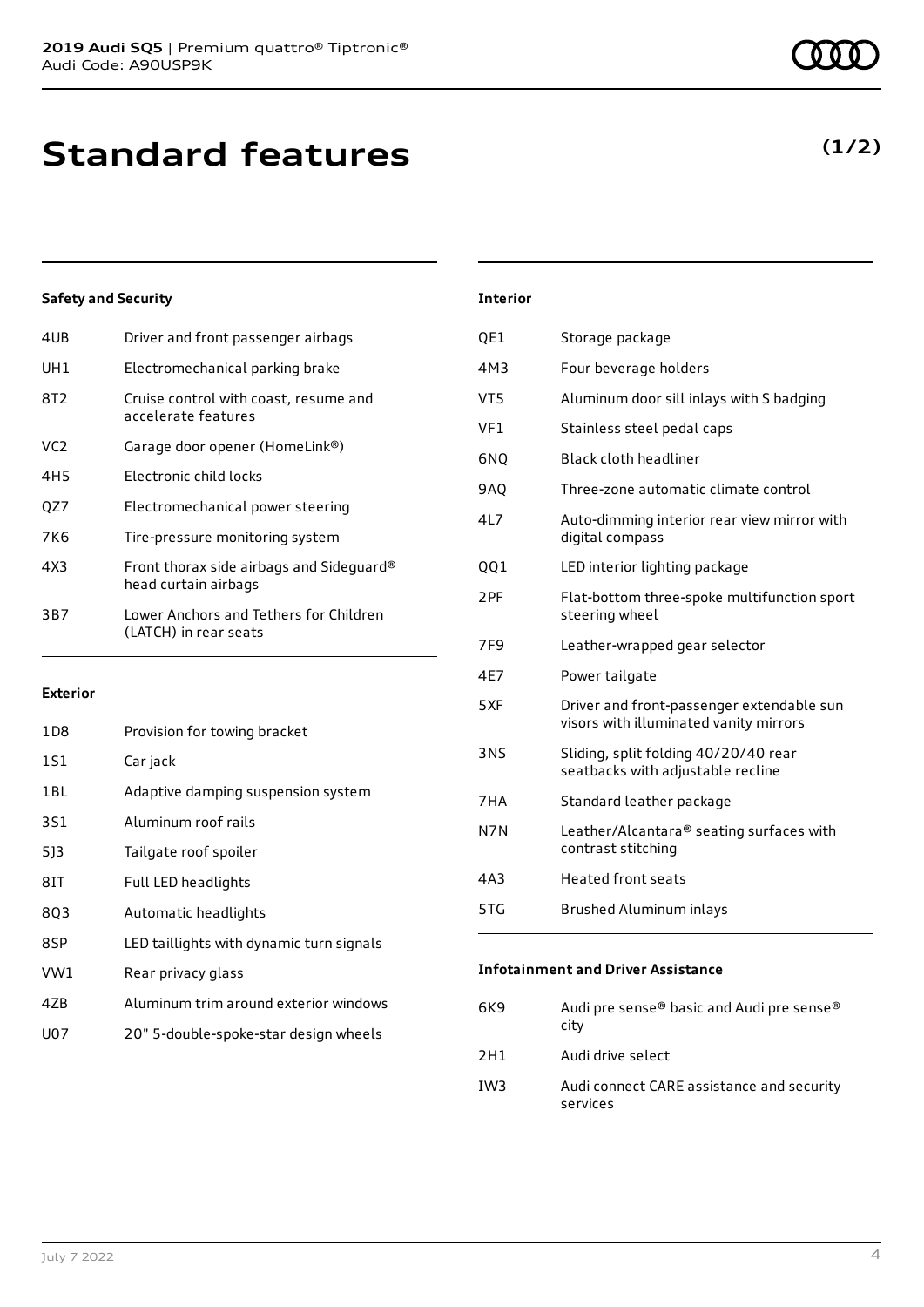## **Standard features**

### **Infotainment and Driver Assistance**

| UI2             | Audi smartphone interface including Apple<br>CarPlay <sup>™</sup> and Google™ Android Auto™ for<br>compatible devices |
|-----------------|-----------------------------------------------------------------------------------------------------------------------|
| KA <sub>2</sub> | Rear view camera                                                                                                      |
| 9VD             | Audi sound system                                                                                                     |
| 957             | 7.0" color driver information system                                                                                  |
| 7UH             | Connectivity package                                                                                                  |
| <b>I8S</b>      | MMI® radio                                                                                                            |
| 97X             | BLUETOOTH® wireless technology                                                                                        |

preparation for compatible devices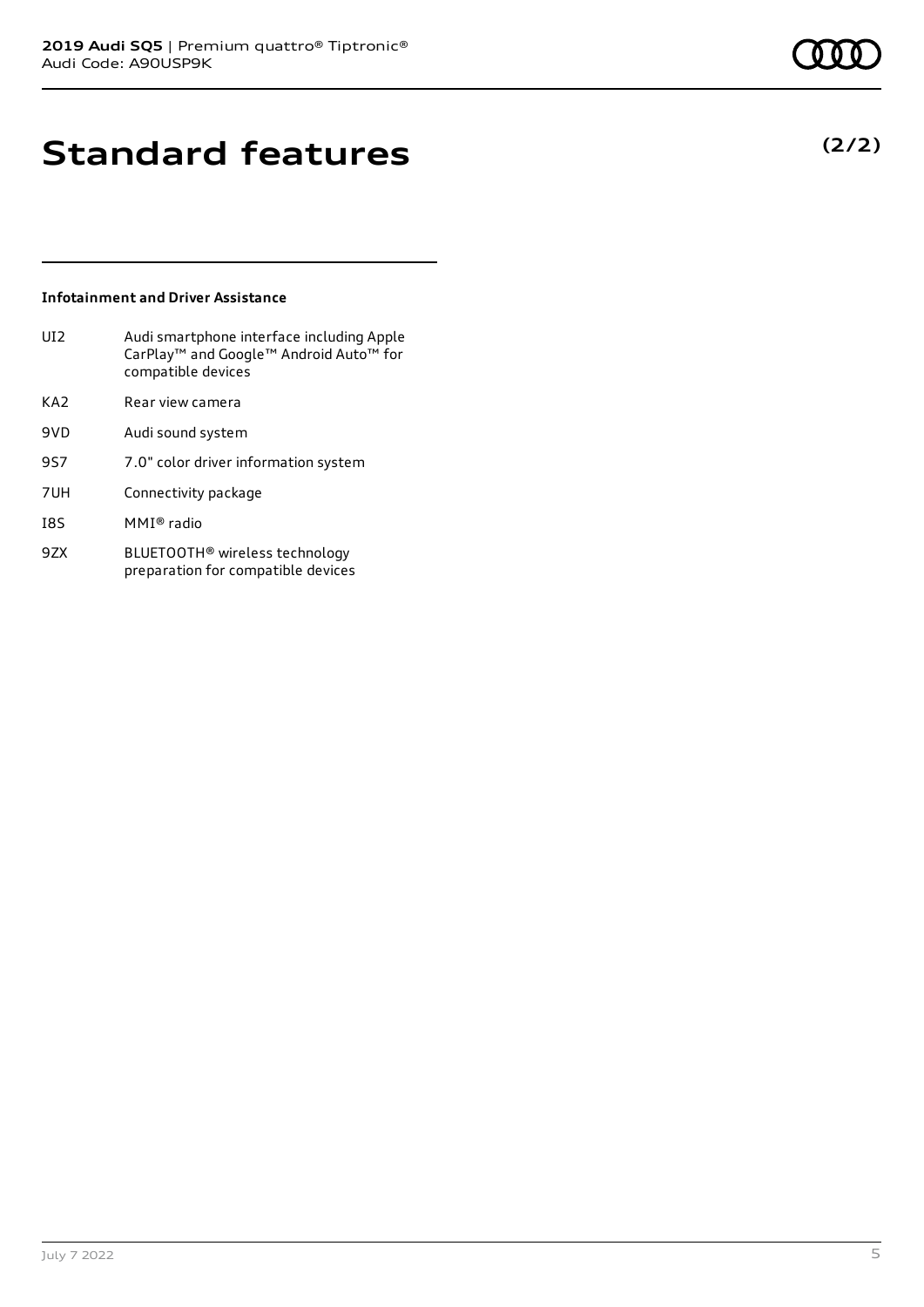## **Dealer remarks**

FUEL EFFICIENT 24 MPG Hwy/19 MPG City! CARFAX 1-Owner, Audi Certified, LOW MILES - 27,096! Heated Leather Seats, Onboard Communications System, iPod/MP3 Input, Back-Up Camera, Rear Air, Power Liftgate, Turbo Charged, Alloy Wheels

#### KEY FEATURES INCLUDE

Leather Seats, All Wheel Drive, Power Liftgate, Rear Air, Heated Driver Seat, Back-Up Camera, Turbocharged, iPod/MP3 Input, Onboard Communications System, Aluminum Wheels, Dual Zone A/C, Apple CarPlay, Smart Device Integration, Heated Seats, Heated Leather Seats

#### OPTION PACKAGES

CONVENIENCE PACKAGE Auto-Dimming Power Folding Exterior Mirrors Rear Spoiler, MP3 Player, Remote Trunk Release, Privacy Glass, Child Safety Locks.

#### PURCHASE WITH CONFIDENCE

Rigorous 300+ point inspection performed by authorized Audi-trained technicians, \$0 deductible for warranty service, 24-Hour Roadside Assistance including towing and trip-interruption services, Audi CPO Limited Warranty is easily transferable to a subsequent private owner (at no charge), Trip-Interruption Services, Trip-Planning Services, Comprehensive Vehicle History Report is included, Unlimited Mileage CPO Warranty coverage for up to 5 years from original vehicle's in-service date

#### WHY BUY FROM US

At DCH Millburn Audi, we're always striving to set ourselves apart from other luxury dealerships here in New Jersey. As a part of the Fortune 500-ranked Lithia Motors, Inc. our aim here at DCH Millburn Audi has always been to deliver the unparalleled quality of customer service and employee satisfaction. What's more, with the prestigious Audi Elite Magna Society Award under our proverbial belts, you can be certain that you'll enjoy a simply unparalleled dealership experience when you shop with

Pricing analysis performed on 5/30/2022. Horsepower calculations based on trim engine configuration. Fuel economy calculations based on original manufacturer data for trim engine configuration. Please confirm the accuracy of the included equipment by calling us prior to purchase.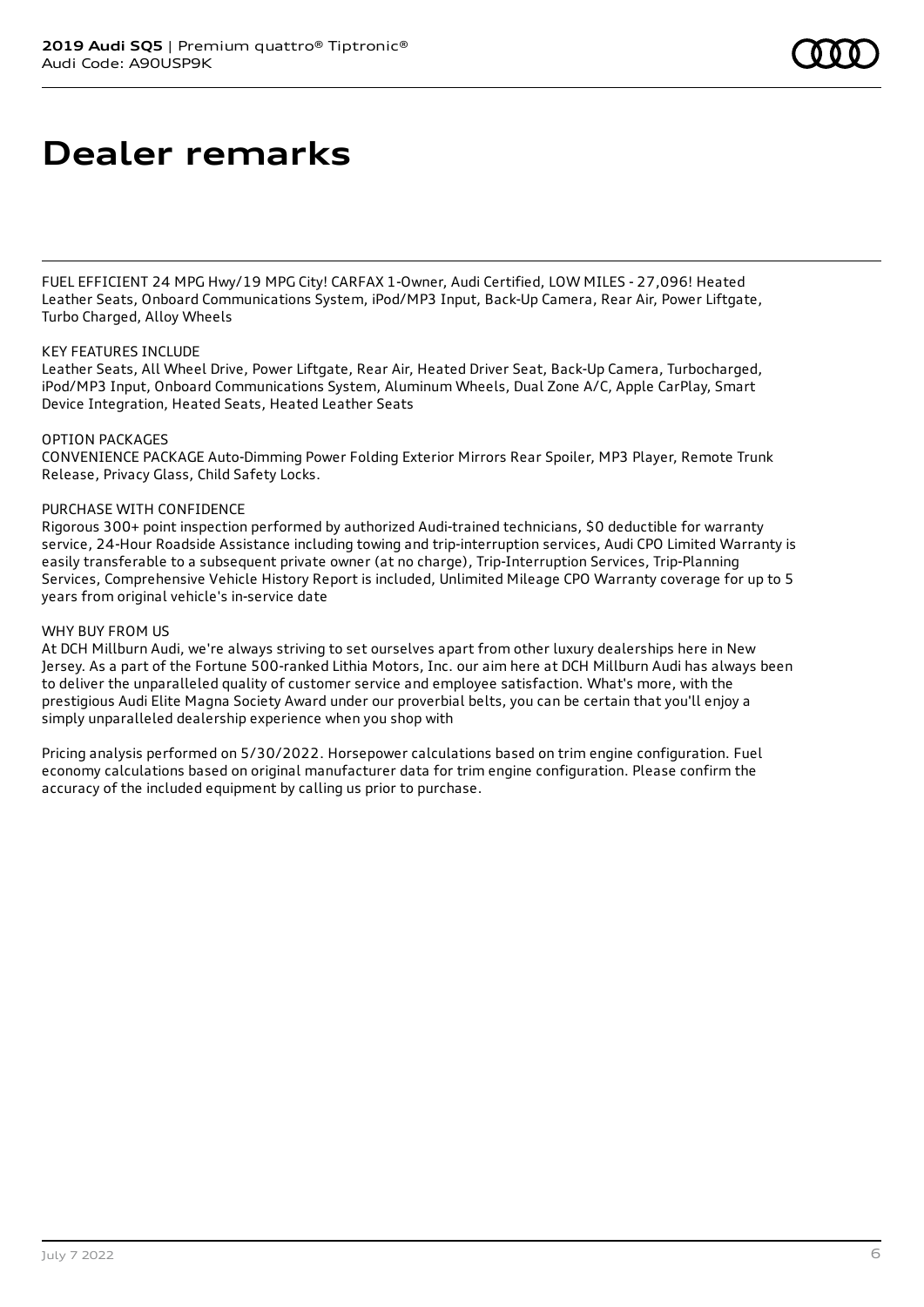## **Technical Specifications**

#### **Engineering | Performance**

| Engine type                  | 3.0-liter six-cylinder                                                |
|------------------------------|-----------------------------------------------------------------------|
| Acceleration (0 - 60<br>mph) | 5.1 seconds seconds                                                   |
| Engine block                 | Aluminum-alloy                                                        |
|                              | Induction/fuel injection Twin-scroll turbocharged/TFSI®               |
| Cylinder head                | Aluminum-alloy                                                        |
| Max. output ps/hp            | 349 @ rpm                                                             |
| Towing capacity              | 4,400 lbs lb                                                          |
| stroke                       | Displacement/Bore and 2,995/84.5 x 89.0 cc/mm                         |
| Top track speed <sup>1</sup> | 155 mph mph                                                           |
| Torque                       | 369 lb-ft@rpm                                                         |
| Valvetrain                   | 24-valve DOHC with Audi valvelift<br>system and variable valve timing |

#### **Transmission | Drivetrain**

| Gear ratios: 8th                  | 0.667:1                                                                                                   |
|-----------------------------------|-----------------------------------------------------------------------------------------------------------|
| Gear ratios: 6th                  | 1.000:1                                                                                                   |
| Gear ratios: 7th                  | 0.839:1                                                                                                   |
| Gear ratios: Reverse              | 3.317:1                                                                                                   |
| Rear Differential, for<br>quattro | Optional quattro <sup>®</sup> sport rear<br>differential                                                  |
| Gear ratios: Final Drive          | 3.204:1                                                                                                   |
| Gear ratios: 4th                  | 1.667:1                                                                                                   |
| Transmission                      | Eight-speed Tiptronic <sup>®</sup> automatic<br>transmission and quattro <sup>®</sup> all-<br>wheel drive |
| Gear ratios: 5th                  | 1.285:1                                                                                                   |
| Gear ratios: 2nd                  | 3.143:1                                                                                                   |
| Gear ratios: 3rd                  | 2.106:1                                                                                                   |
| Gear ratios: 1st                  | 4.714:1                                                                                                   |

#### **Electrical system**

| Alternator | 14 Volt - 110-150A  |
|------------|---------------------|
| Battery    | 12 Volt - 420A/75Ah |

| Steering type                  | Electromechanical speed-sensitive<br>power steering/optional dynamic<br>steering |
|--------------------------------|----------------------------------------------------------------------------------|
| Turning diameter, curb-38.4 ft |                                                                                  |

Steering ratio 15.8:1

### **Suspension**

**Steering**

to-curb

| Front axle | Five-link front suspension with<br>adaptive damping |
|------------|-----------------------------------------------------|
| Rear axle  | Five-link rear suspension with<br>adaptive damping  |
| Optional   | Sport adaptive air suspension                       |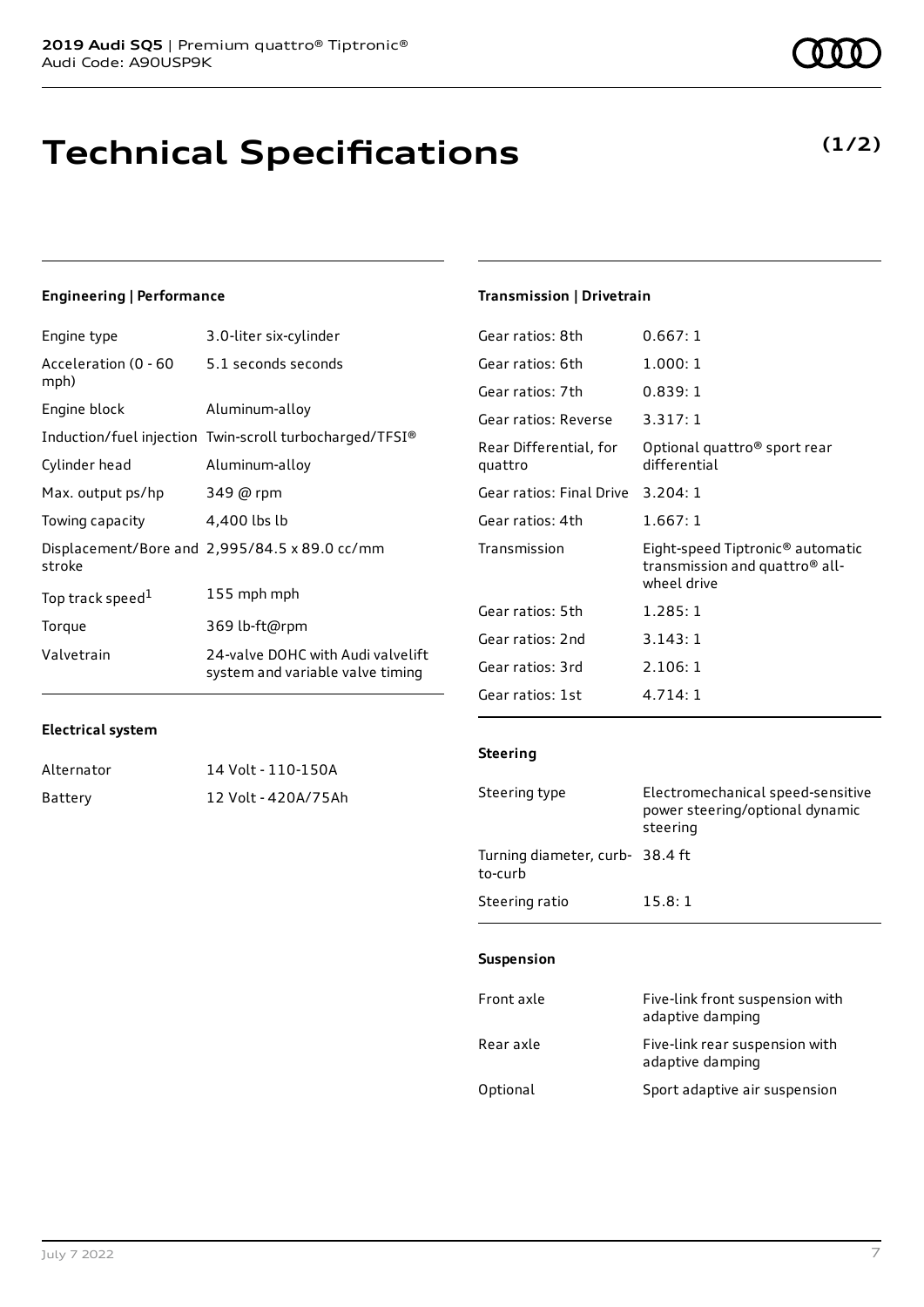## **Technical Specifications**

### **Brakes**

| Front brakes         | 13.8 (ventilated disc) in                                            |  |
|----------------------|----------------------------------------------------------------------|--|
| Rear brakes          | 13.0 (ventilated disc) in                                            |  |
| Parking brake        | Electromechanical                                                    |  |
| <b>Body</b>          |                                                                      |  |
|                      |                                                                      |  |
| Material             | Multi-material body construction<br>(steel and aluminum composition) |  |
| Corrosion protection | Multistep anti-corrosion protection                                  |  |

### **Warranty | Maintenance**

| Warranty    | 4-year/50,000-mile Audi New<br>Vehicle Limited Warranty                                   |
|-------------|-------------------------------------------------------------------------------------------|
| Maintenance | 12-month/10,000 mile (whichever<br>occurs first) NO CHARGE first<br>scheduled maintenance |

#### **Exterior Measurements**

| Height                           | 65.3 in   |
|----------------------------------|-----------|
| Overall width without<br>mirrors | 74.5 in   |
| Length                           | 183.9 in  |
| Wheelbase                        | 111.2 in  |
| Drag coefficient                 | $0.35$ Cw |
| Overall width with<br>mirrors    | 84.3 in   |
| Track rear                       | 63.6 in   |
| Track front                      | 63.9 in   |
| Curb weight                      | 4,321 lb  |
| Ground clearance,<br>loaded      | 8.2 in    |

#### **Interior measurements**

| Seating capacity                          | 5                      |
|-------------------------------------------|------------------------|
| Shoulder room, rear                       | 56.5 in                |
| Head room with front<br>sunroof           | $40.2$ in              |
| Leg room, rear                            | 37.8 in                |
| Shoulder room, front                      | 57.7 in                |
| Head room with rear<br>sunroof            | 37.7 in                |
| Head room, rear                           | 39.3 in                |
| Leg room, front                           | 41.0 in                |
| Head room, front                          | 41.7 in                |
| Cargo volume, rear<br>seatbacks up/folded | 25.1/53.1 cu ft, cu ft |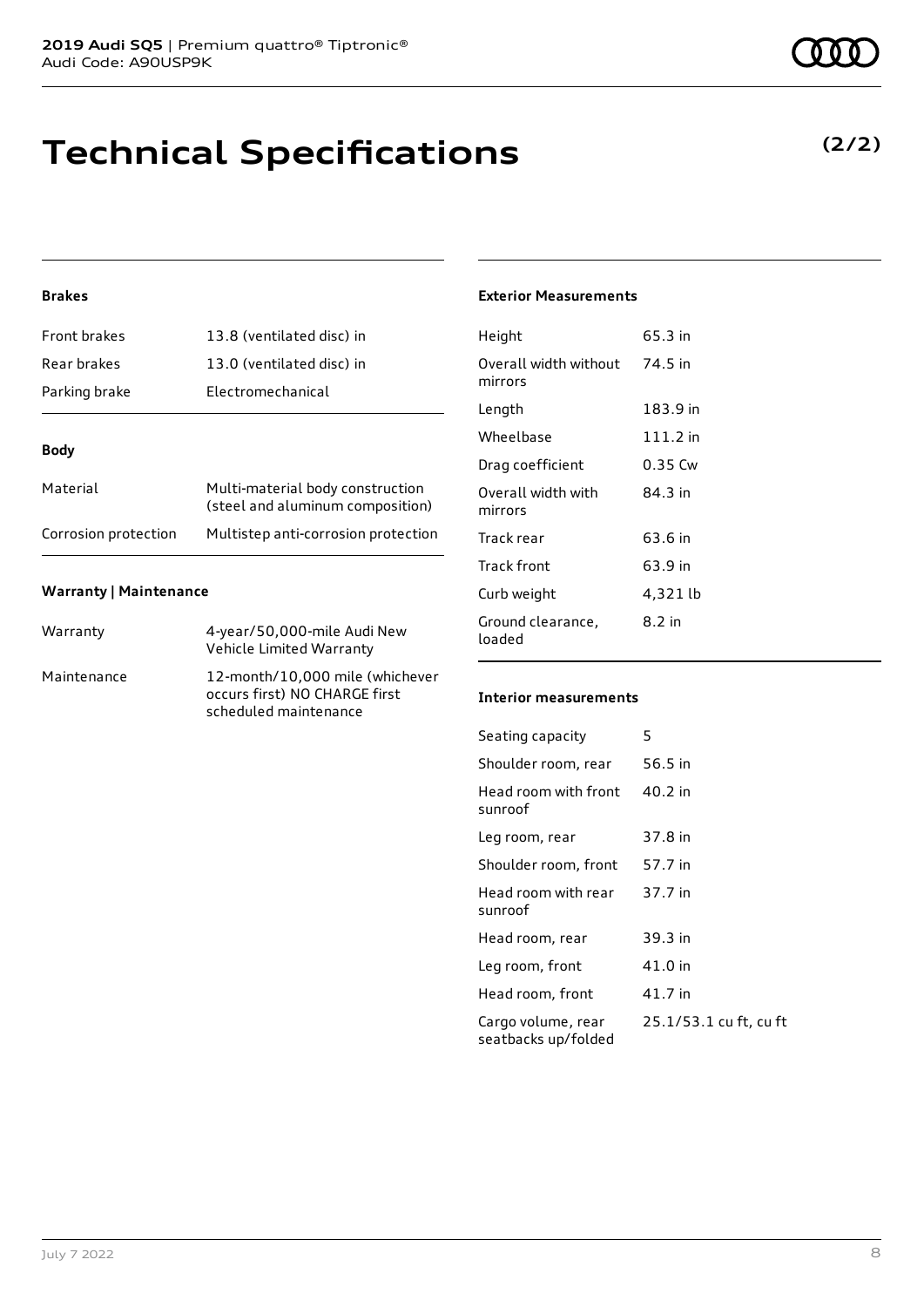## **Consumption- and emission**

**Consumption by NEDC**

combined 21 mpg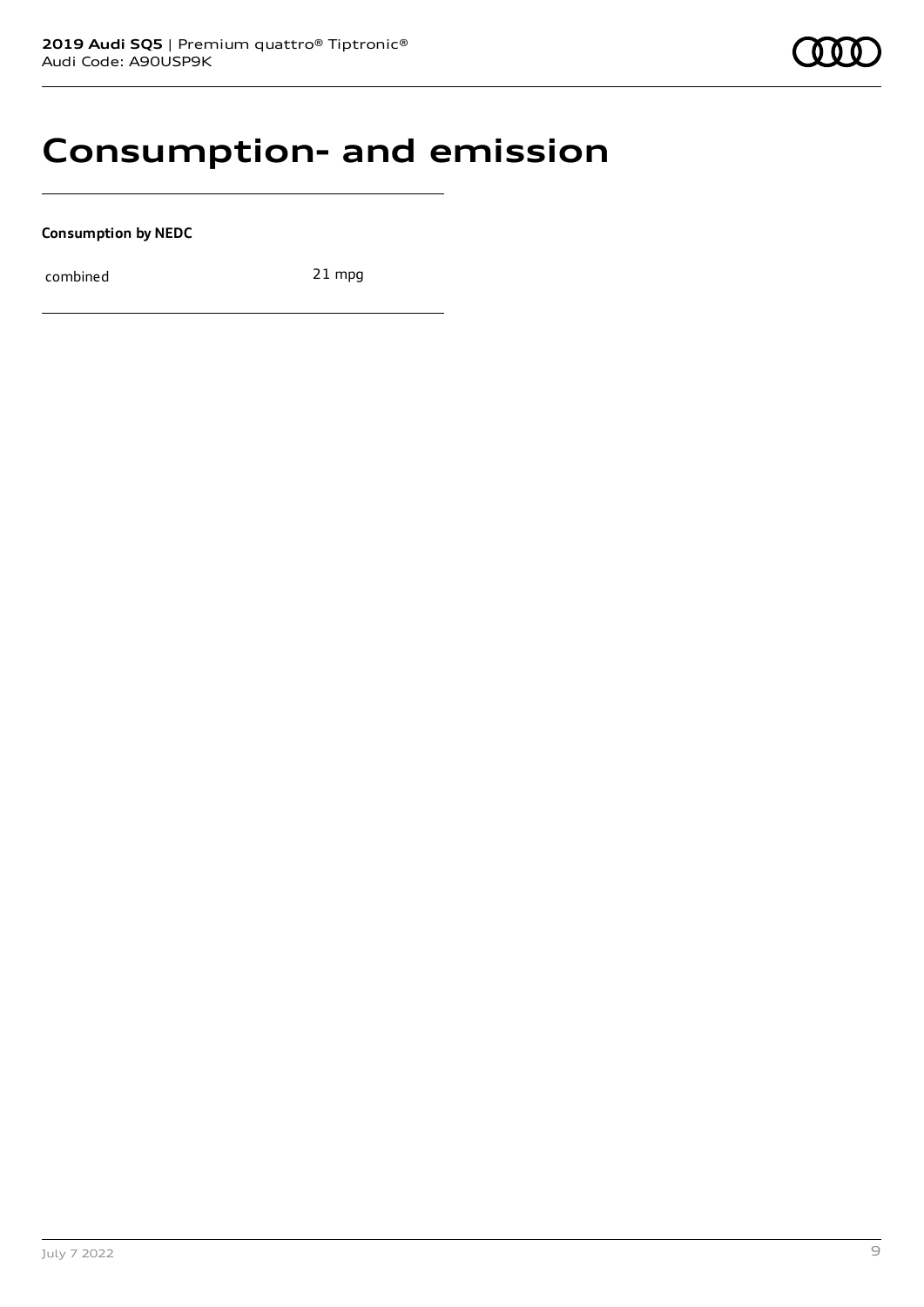

## **Contact**

Dealer **DCH Millburn Audi**

2211 Millburn Avenue 07040 Maplewood NJ

Phone: +19737628500 FAX: 9737620737

www: <https://www.dchmillburnaudinj.com/>